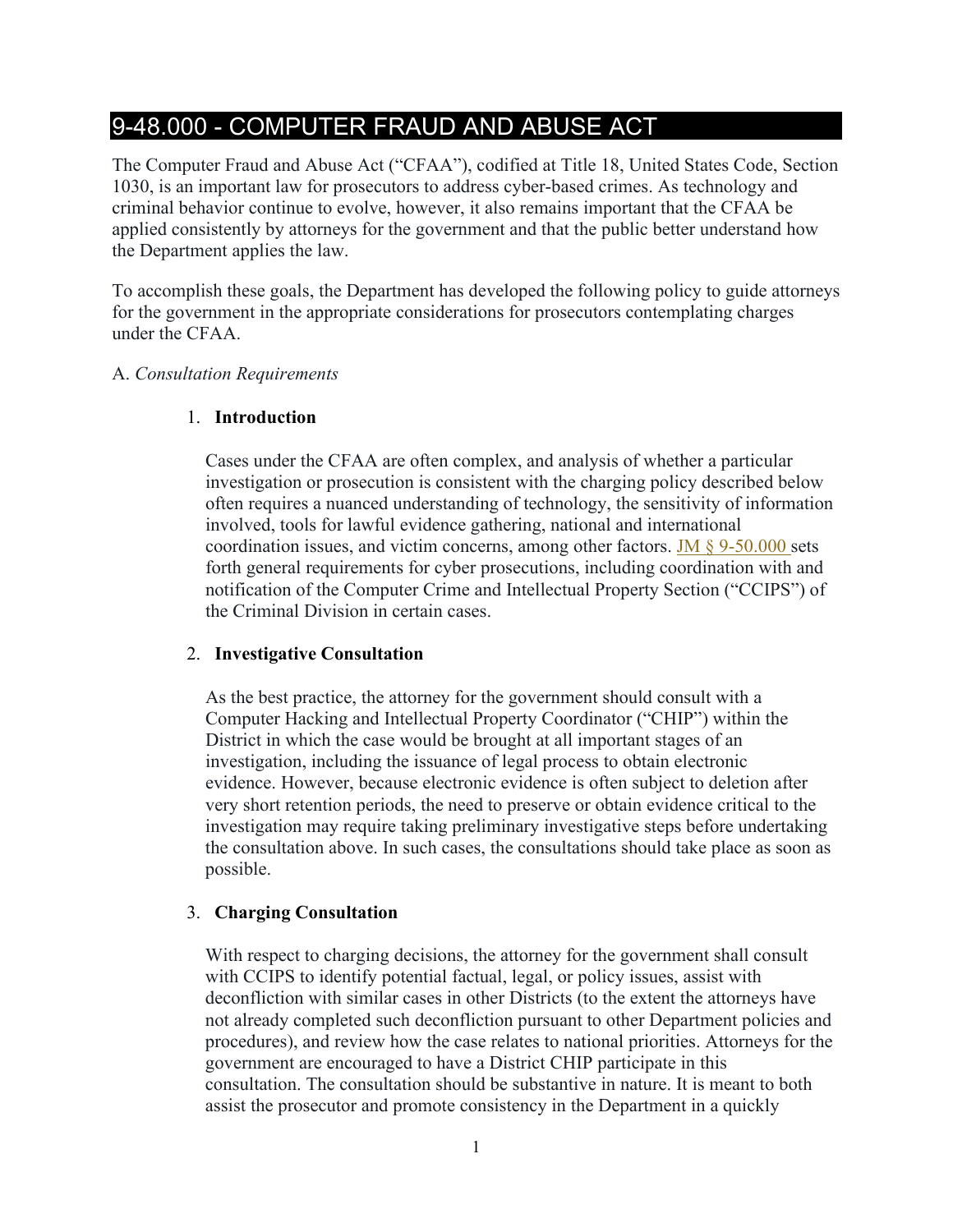evolving area of practice. The depth of the consultation and degree of information required to accomplish these goals will vary according to the facts, complexity, and sensitivity of a particular investigation or matter. These types of consultations are already a hallmark of the CHIP program, and the strong working relationships are a key reason for the program's collaborative successes.

#### 4. **Consultation for Cases Involving National Security Issues**

For CFAA cases involving international terrorism or domestic terrorism, or affecting, involving, or relating to the national security, [JM §§ 9-2.136,](https://www.justice.gov/jm/jm-9-2000-authority-us-attorney-criminal-division-mattersprior-approvals#9-2.136) [9-2.137,](https://www.justice.gov/jm/jm-9-2000-authority-us-attorney-criminal-division-mattersprior-approvals#9-2.137) [9-](https://www.justice.gov/jm/jm-9-90000-national-security#9-90.020) [90.020,](https://www.justice.gov/jm/jm-9-90000-national-security#9-90.020) and/or [9-90.800](https://www.justice.gov/jm/jm-9-90000-national-security#9-90.800) set forth additional NSD notification, consultation, and approval requirements, including those at the opening and investigative stages. In such cases, the attorney for the government can, if he or she chooses, satisfy the CCIPS and NSD charging consultation requirements with one contact. NSD or CCIPS will then be responsible for facilitating any additional charging consultations with the other component. If there is any question about whether a matter involves international terrorism, domestic terrorism, or otherwise affects, involves, or relates to the national security, the attorney for the government should consult with the National Security Cyber Specialist ("NSCS") within his or her District for further guidance.

#### **5. Notification to the Office of the Deputy Attorney General**

When an office has consulted with CCIPS and intends to charge a CFAA case in a manner contrary to a written recommendation invoking this paragraph, that office shall inform the Office of the Deputy Attorney General before charging. This policy does not affect the existing relevant procedures for appealing an NSD decision not to approve a CFAA case involving international terrorism or domestic terrorism, or that affects, involves, or relates to the national security. In no instance will an office charge a defendant with "exceeding authorized access" or "exceeds authorized access" contrary to a recommendation from CCIPS without approval from the Office of the Deputy Attorney General.

### B. *Charging Policy for CFAA cases*.

1. Access "without authorization."

Section 1030 describes a number of offenses that occur when a defendant accesses a protected computer "without authorization." *See* 18 U.S.C. §§ 1030(a)(1), (a)(2), (a)(3), (a)(4), and  $(a)(5)(B)-(C)$ . The Department will not charge defendants for accessing "without authorization" under these paragraphs unless when, at the time of the defendant's conduct, (1) the defendant was not authorized to access the protected computer under any circumstances by any person or entity with the authority to grant such authorization; (2) the defendant knew of the facts that made the defendant's access without authorization; and (3) prosecution would serve the Department's goals for CFAA enforcement, as described below in B.3.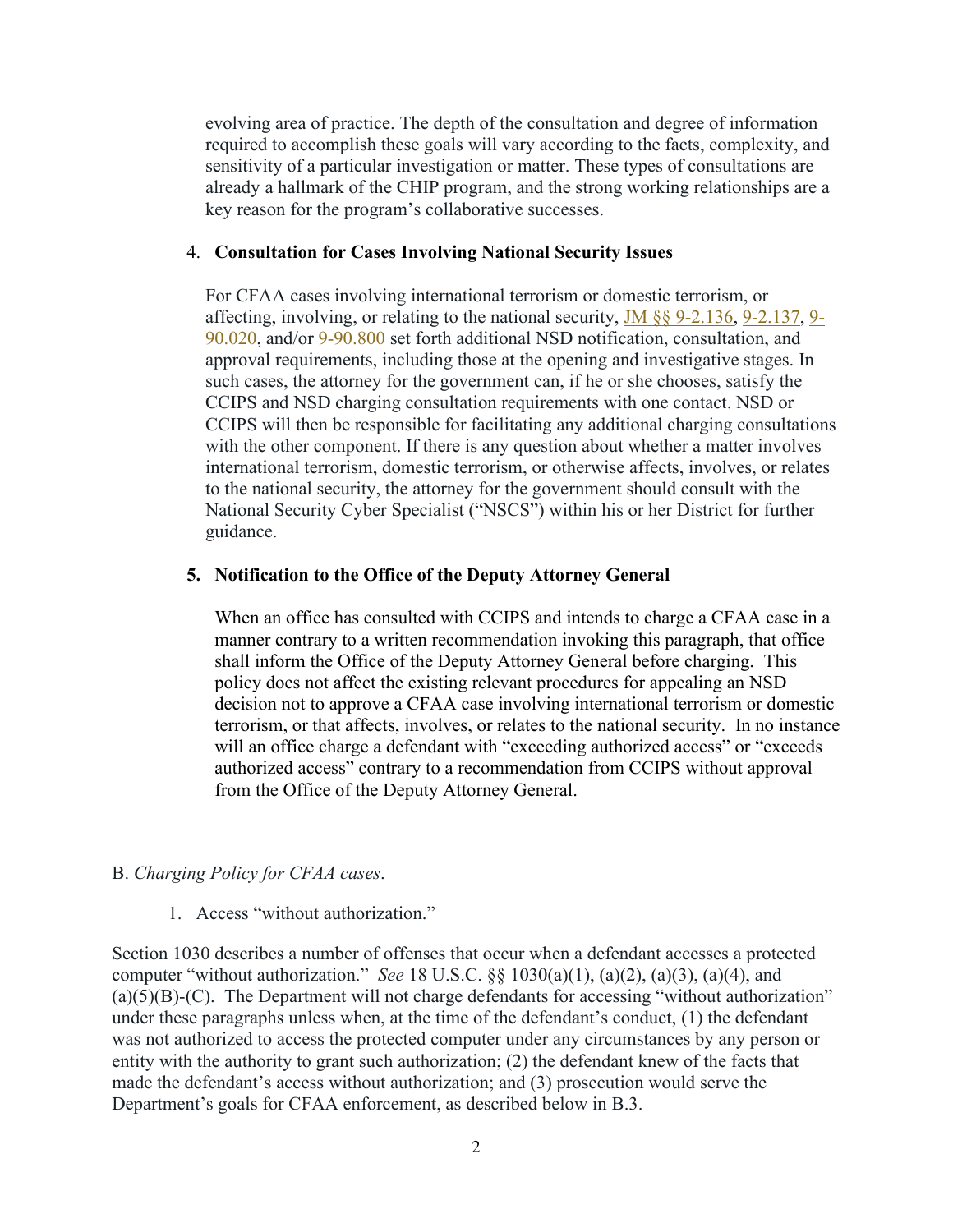2. Access "exceeding authorized access."

Three paragraphs of section 1030 describe offenses involving conduct that "exceeds authorized access," sometimes also phrased "exceeding authorized access." *See* 18 U.S.C. §§ 1030(a)(1), (a)(2), and (a)(4). The Department will not charge defendants with "exceeding authorized access" or "exceeds authorized access" under these paragraphs unless, at the time of the defendant's conduct, (1) a protected computer is divided into areas, such as files, folders, user accounts, or databases; (2) that division is established in a computational sense, that is, through computer code or configuration, rather than through contracts, terms of service agreements, or employee policies; (3) a defendant is authorized to access some areas, but unconditionally prohibited from accessing other areas of the computer; (4) the defendant accessed an area of the computer to which his authorized access did not extend; (5) the defendant knew of the facts that made his access unauthorized; and (6) prosecution would serve the Department's goals for CFAA enforcement, as described below in B.3.

3. Whether prosecution would serve the Department's goals for CFAA enforcement.

The Department's goals for CFAA enforcement are to promote privacy and cybersecurity by upholding the legal right of individuals, network owners, operators, and other persons to ensure the confidentiality, integrity, and availability of information stored in their information systems.

Thus, in addition to the considerations set forth in  $JM \S 9-27.230$ , which are incorporated herein by reference, an attorney for the Department of Justice should consider the following additional factors in determining whether a CFAA prosecution should be pursued because a substantial federal interest would be served by prosecution in a case in which the admissible evidence is expected to be sufficient to sustain a conviction:

- 1. The sensitivity of the affected computer system or the information transmitted by or stored on it and the likelihood and extent of harm associated with damage or unauthorized access to the computer system or related disclosure and use of information;
- 2. The degree to which damage or access to the computer system or the information transmitted by or stored on it raises concerns pertaining to national security, critical infrastructure, public health and safety, market integrity, international relations, or other considerations having a broad or significant impact on national or economic interests;
- 3. The extent to which the activity was in furtherance of a larger criminal endeavor or posed a risk of bodily harm or a threat to national security;
- 4. The impact of the crime and prosecution on the victim or other third parties;
- 5. The deterrent value of an investigation or prosecution, including whether the need for deterrence is increased because the activity involves a new or expanding area of criminal activity, a recidivist defendant, use of a novel or sophisticated technique, or abuse of a position of trust or otherwise sensitive level of access, or because the conduct is particularly egregious or malicious;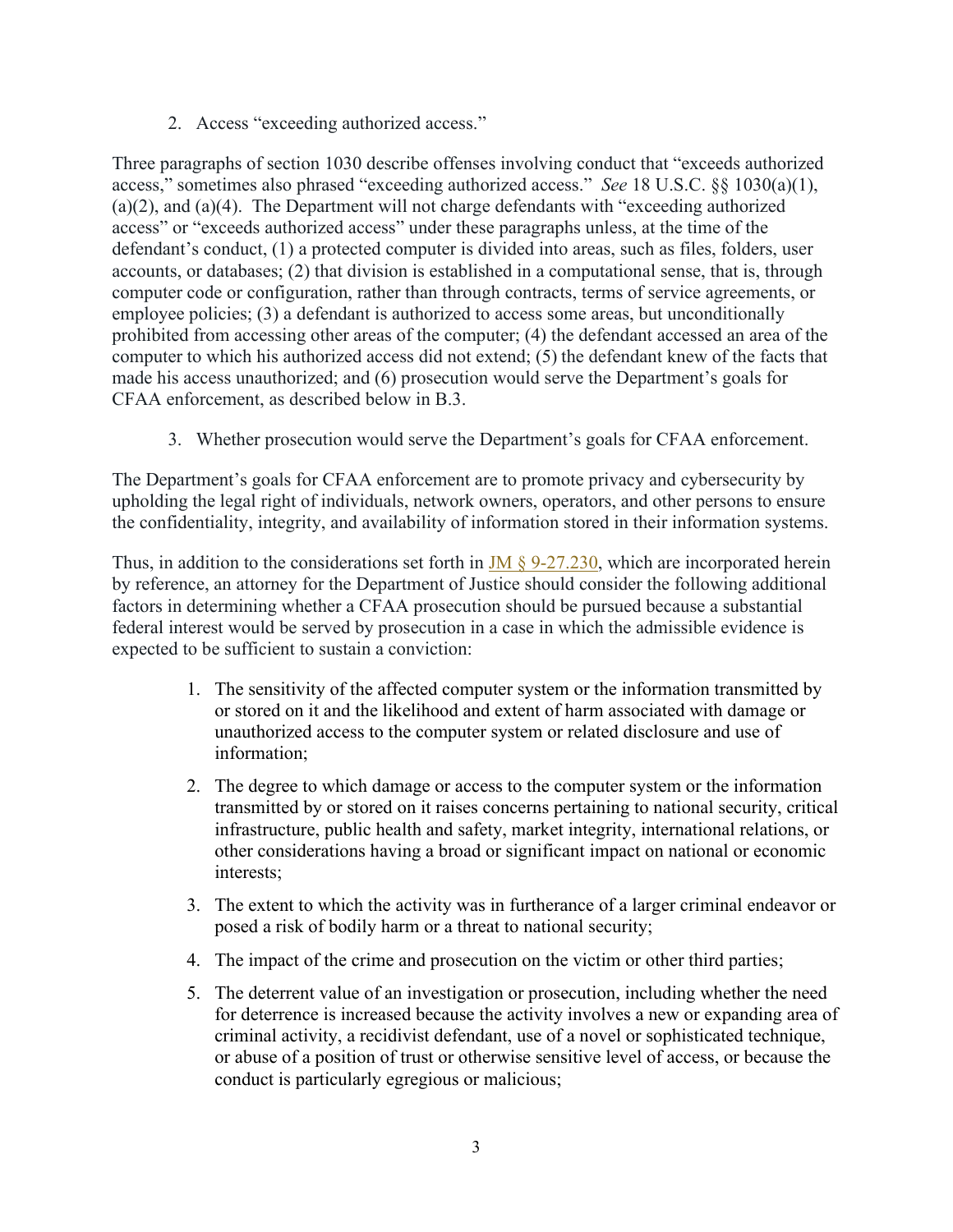- 6. The nature of the impact that the criminal conduct has on a particular District or community;
- 7. Whether any other jurisdiction is likely to prosecute the criminal conduct effectively, if the matter is declined for federal prosecution; and
- 8. The attorney for the government should decline prosecution if available evidence shows the defendant's conduct consisted of, and the defendant intended, good-faith security research. For purposes of this policy, the attorney for the government should apply the definition of "good-faith security research" recommended by the Register of Copyrights in *[Section 1201 Rulemaking: Eighth Triennial Proceeding](https://cdn.loc.gov/copyright/1201/2021/2021_Section_1201_Registers_Recommendation.pdf)  [to Determine Exemptions to the Prohibition on Circumvention,](https://cdn.loc.gov/copyright/1201/2021/2021_Section_1201_Registers_Recommendation.pdf)* at 258 (Oct. 2021). That is: "good faith security research" means accessing a computer solely for purposes of good-faith testing, investigation, and/or correction of a security flaw or vulnerability, where such activity is carried out in a manner designed to avoid any harm to individuals or the public, and where the information derived from the activity is used primarily to promote the security or safety of the class of devices, machines, or online services to which the accessed computer belongs, or those who use such devices, machines, or online services. Security research not conducted in good faith—for example, for the purpose of discovering security holes in devices, machines, or services in order to extort the owners of such devices, machines, or services—might be called "research," but is not in good faith. CCIPS can consult with prosecutors about specific applications of this factor.

#### C. *Comment.*

The Department will not bring "exceeds authorized access" cases based on the theory that a defendant's authorization to access a particular file, database, folder, or user account was conditioned by a contract, agreement, or policy, with the narrow exception of contracts, agreements, or policies that entirely prohibit defendants from accessing particular files, databases, folders, or user accounts on a computer in all circumstances. A CFAA prosecution may not be brought on the theory that a defendant exceeds authorized access solely by violating an access restriction contained in a contractual agreement or term of service with an Internet service provider or web service available to the general public—including public websites (such as social-media services) that allow for free or paid registration without human intervention. Also, a CFAA prosecution may not be brought on the theory that an employee has used a computer generally designated for his or her exclusive use in a way the employer's policy prohibits—for example, by checking sports scores or paying bills at work. However, an "exceeds authorized access" CFAA prosecution may be brought, for example, against a defendant who accesses a multi-user computer or web service, and is authorized to access only his own account on that computer or web service, but instead accesses someone else's account.

The Department also will not bring "exceeds authorized access" cases based on the theory that authorization to access a computer, or a particular area on a computer, was automatically withdrawn under the terms of a contract or other written document once the user did something, or some other particular condition was met. Thus, embellishing an online dating profile contrary to the terms of service of the dating website; creating fictional accounts on hiring, housing, or rental websites; or using a pseudonym on a social networking site that prohibits them, might all